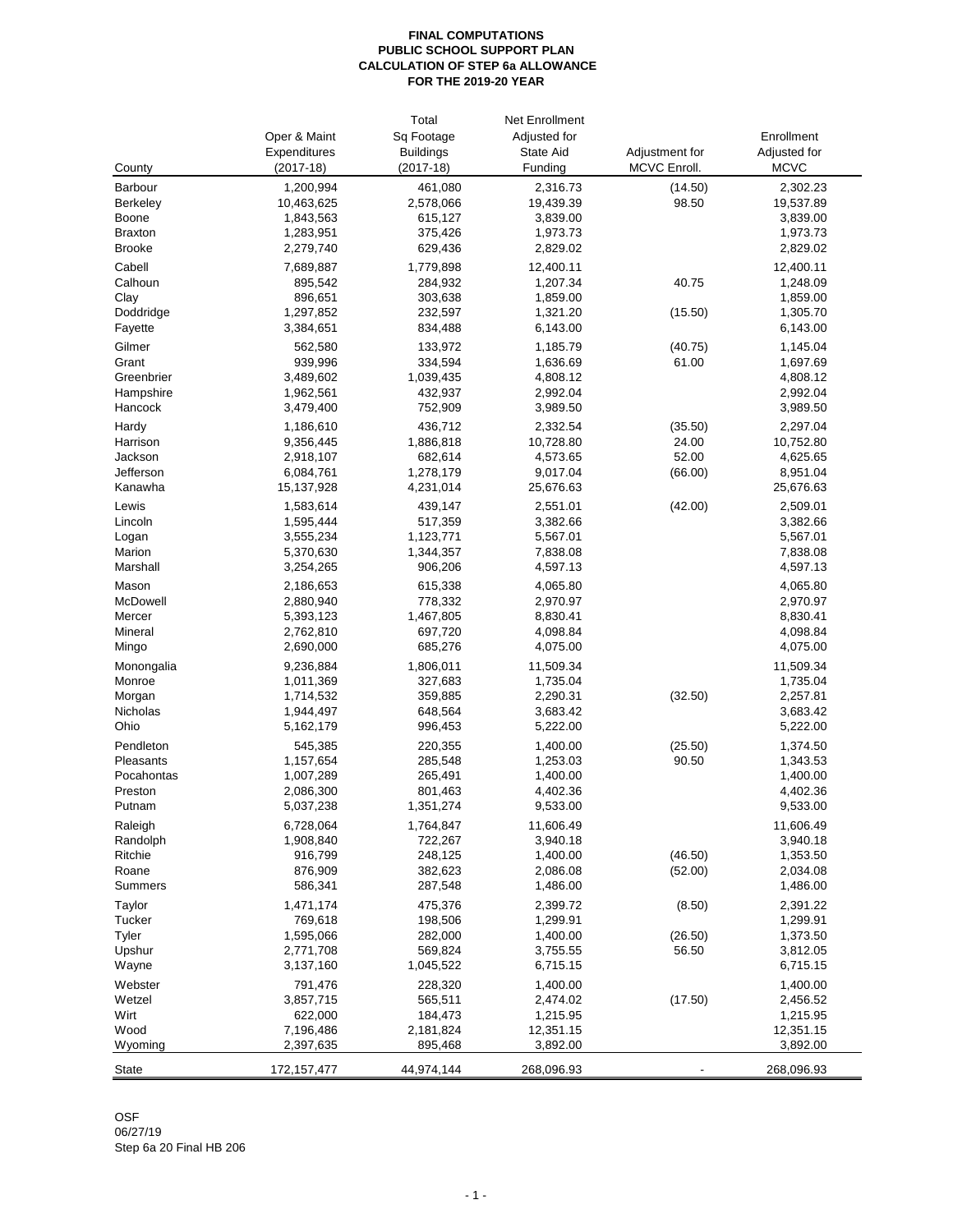#### **FINAL COMPUTATIONS PUBLIC SCHOOL SUPPORT PLAN CALCULATION OF STEP 6a ALLOWANCE FOR THE 2019-20 YEAR**

# OSF

06/27/19 Step 6a 20 Final HB 206

|                 | Gross Allow.   |              |                   |            |             |  |  |
|-----------------|----------------|--------------|-------------------|------------|-------------|--|--|
|                 |                | Oper & Maint | @ State Avg.      |            | Total       |  |  |
|                 | Sq. Ft./       | Expenditure/ | Sq. Ft./Student & | Applicable | Allowance   |  |  |
| County          | <b>Student</b> | Sq. Ft.      | Exp/Sq. Ft.       | Percent    | Step 6a     |  |  |
| <b>Barbour</b>  | 200.28         | 2.605        | 1,478,370         | 71.25%     | 1,053,339   |  |  |
| <b>Berkeley</b> | 131.95         | 4.059        | 12,546,197        | 71.25%     | 8,939,165   |  |  |
|                 |                |              |                   |            |             |  |  |
| Boone           | 160.23         | 2.997        | 2,465,202         | 71.25%     | 1,756,456   |  |  |
| <b>Braxton</b>  | 190.21         | 3.420        | 1,267,425         | 71.25%     | 903,040     |  |  |
| <b>Brooke</b>   | 222.49         | 3.622        | 1,816,647         | 71.25%     | 1,294,361   |  |  |
| Cabell          | 143.54         | 4.320        | 7,962,693         | 71.25%     | 5,673,419   |  |  |
| Calhoun         | 228.29         | 3.143        | 801,456           | 71.25%     | 571,037     |  |  |
| Clay            | 163.33         | 2.953        | 1,193,751         | 71.25%     | 850,548     |  |  |
| Doddridge       | 178.14         | 5.580        | 838,451           | 71.25%     | 597,396     |  |  |
| Fayette         | 135.84         | 4.056        | 3,944,709         | 71.25%     | 2,810,605   |  |  |
| Gilmer          | 117.00         | 4.199        | 735,281           | 71.25%     | 523,888     |  |  |
| Grant           | 197.09         | 2.809        | 1,090,167         | 71.25%     | 776,744     |  |  |
| Greenbrier      | 216.18         | 3.357        | 3,087,520         | 71.25%     | 2,199,858   |  |  |
|                 | 144.70         | 4.533        |                   | 71.25%     |             |  |  |
| Hampshire       |                |              | 1,921,330         |            | 1,368,948   |  |  |
| Hancock         | 188.72         | 4.621        | 2,561,845         | 71.25%     | 1,825,315   |  |  |
| Hardy           | 190.12         | 2.717        | 1,475,037         | 71.25%     | 1,050,964   |  |  |
| Harrison        | 175.47         | 4.959        | 6,904,878         | 71.25%     | 4,919,726   |  |  |
| Jackson         | 147.57         | 4.275        | 2,970,347         | 71.25%     | 2,116,372   |  |  |
| Jefferson       | 142.80         | 4.760        | 5,747,883         | 71.25%     | 4,095,367   |  |  |
| Kanawha         | 164.78         | 3.578        | 16,488,171        | 71.25%     | 11,747,822  |  |  |
| Lewis           | 175.03         | 3.606        | 1,611,153         | 71.25%     | 1,147,947   |  |  |
| Lincoln         | 152.94         | 3.084        | 2,172,165         | 71.25%     | 1,547,668   |  |  |
| Logan           | 201.86         | 3.164        | 3,574,839         | 71.25%     | 2,547,073   |  |  |
| Marion          | 171.52         | 3.995        | 5,033,200         | 71.25%     | 3,586,155   |  |  |
| Marshall        | 197.12         | 3.591        | 2,952,033         | 71.25%     | 2,103,324   |  |  |
|                 |                |              |                   |            |             |  |  |
| Mason           | 151.34         | 3.554        | 2,610,841         | 71.25%     | 1,860,224   |  |  |
| McDowell        | 261.98         | 3.701        | 1,907,799         | 71.25%     | 1,359,307   |  |  |
| Mercer          | 166.22         | 3.674        | 5,670,421         | 71.25%     | 4,040,175   |  |  |
| Mineral         | 170.22         | 3.960        | 2,632,058         | 71.25%     | 1,875,341   |  |  |
| Mingo           | 168.17         | 3.925        | 2,616,749         | 71.25%     | 1,864,434   |  |  |
| Monongalia      | 156.92         | 5.115        | 7,390,688         | 71.25%     | 5,265,865   |  |  |
| Monroe          | 188.86         | 3.086        | 1,114,151         | 71.25%     | 793,833     |  |  |
| Morgan          | 159.40         | 4.764        | 1,449,846         | 71.25%     | 1,033,015   |  |  |
| Nicholas        | 176.08         | 2.998        | 2,365,297         | 71.25%     | 1,685,274   |  |  |
| Ohio            | 190.82         | 5.181        | 3,353,292         | 71.25%     | 2,389,221   |  |  |
| Pendleton       | 160.32         | 2.475        | 882,631           | 71.25%     | 628,875     |  |  |
| Pleasants       | 212.54         | 4.054        | 862,745           | 71.25%     | 614,706     |  |  |
| Pocahontas      | 189.64         | 3.794        | 899,006           | 71.25%     | 640,542     |  |  |
| Preston         | 182.05         | 2.603        | 2,826,962         | 71.25%     | 2,014,210   |  |  |
| Putnam          | 141.75         | 3.728        | 6,121,587         | 71.25%     | 4,361,631   |  |  |
|                 |                |              |                   |            |             |  |  |
| Raleigh         | 152.06         | 3.812        | 7,453,073         | 71.25%     | 5,310,315   |  |  |
| Randolph        | 183.31         | 2.643        | 2,530,175         | 71.25%     | 1,802,750   |  |  |
| Ritchie         | 183.32         | 3.695        | 869,146           | 71.25%     | 619,267     |  |  |
| Roane           | 188.11         | 2.292        | 1,306,178         | 71.25%     | 930,652     |  |  |
| <b>Summers</b>  | 193.50         | 2.039        | 954,230           | 71.25%     | 679,889     |  |  |
| Taylor          | 198.80         | 3.095        | 1,535,515         | 71.25%     | 1,094,054   |  |  |
| Tucker          | 152.71         | 3.877        | 834,736           | 71.25%     | 594,749     |  |  |
| Tyler           | 205.31         | 5.656        | 881,989           | 71.25%     | 628,417     |  |  |
| Upshur          | 149.48         | 4.864        | 2,447,896         | 71.25%     | 1,744,126   |  |  |
| Wayne           | 155.70         | 3.001        | 4,312,113         | 71.25%     | 3,072,381   |  |  |
|                 |                |              |                   |            |             |  |  |
| Webster         | 163.09         | 3.467        | 899,006           | 71.25%     | 640,542     |  |  |
| Wetzel          | 230.21         | 6.822        | 1,577,447         | 71.25%     | 1,123,931   |  |  |
| Wirt            | 151.71         | 3.372        | 780,819           | 71.25%     | 556,334     |  |  |
| Wood            | 176.65         | 3.298        | 7,931,254         | 71.25%     | 5,651,018   |  |  |
| Wyoming         | 230.08         | 2.678        | 2,499,236         | 71.25%     | 1,780,706   |  |  |
| <b>State</b>    | 167.75         | 3.828        | 172, 157, 636     |            | 122,662,321 |  |  |